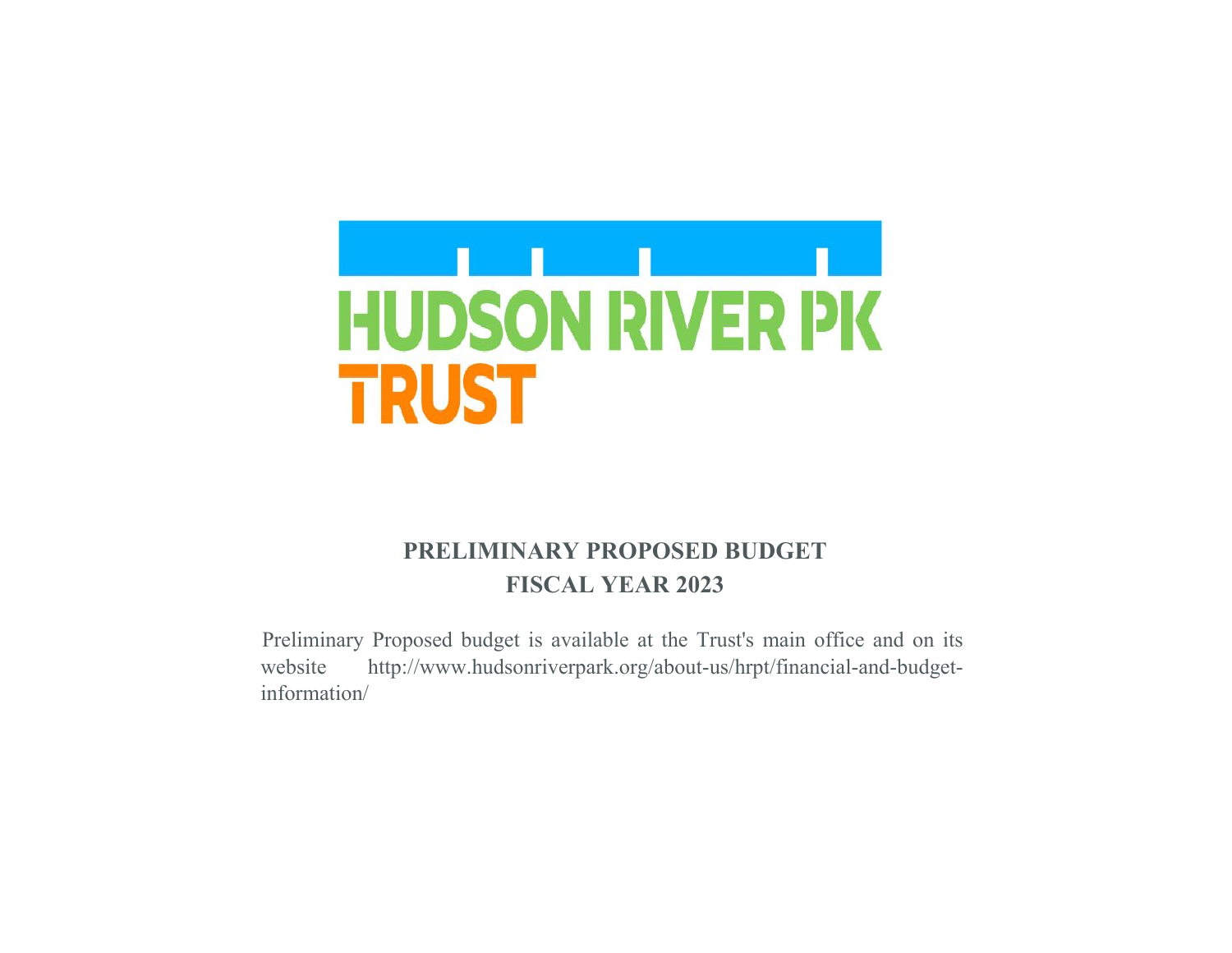### **HUDSON RIVER PARK TRUST - PRELIMINARY PROPOSED BUDGET FY 2023 BUDGET**

**INDEX OF TABLES**

| EXHIBIT 1 - REVENUE AND OPEX (COMPARISON FY 2022 APPROVED BUDGET, FY 2022 PROJECTED ACTUALS AND FY 2023 PRELIMINARY PROPOSED BUDGET)             | Page 3  |
|--------------------------------------------------------------------------------------------------------------------------------------------------|---------|
| EXHIBIT 2- FUNCTION SUMMARY- FY 2022 APPROVED BUDGET, FY 2022 PROJECTED ACTUALS, FY 2023 PRELIMINARY PROPOSED BUDGET                             | Page 4  |
| <b>EXHIBIT 2- FUNCTION SUMMARY - CHART 1</b>                                                                                                     | Page 5  |
| <b>EXHIBIT 2- FUNCTION SUMMARY - CHART 2</b>                                                                                                     | Page 6  |
| EXHIBIT 3 - BUDGET SUMMARY (COMPARISON FY 2022 APPROVED BUDGET VS FY 2023 PRELIMINARY PROPOSED BUDGET)                                           | Page 7  |
| <b>EXHIBIT 3 - BUDGET SUMMARY CHART</b>                                                                                                          | Page 8  |
| EXHIBIT 4 - REVENUE (COMPARISON FY 2022 APPROVED BUDGET VS FY 2023 PRELIMINARY PROPOSED BUDGET)                                                  | Page 9  |
| <b>EXHIBIT 4 - REVENUE CHART</b>                                                                                                                 | Page 10 |
| EXHIBIT 5 - PERSONNEL SERVICES (COMPARISON FY 2022 APPROVED BUDGET VS FY 2023 PRELIMINARY PROPOSED BUDGET)                                       | Page 11 |
| <b>EXHIBIT 5 - PERSONNEL SERVICES CHART</b>                                                                                                      | Page 12 |
| EXHIBIT 6 - OTHER THAN PERSONNEL SERVICES (COMPARISON FY 2022 APPROVED BUDGET, FY 2022 PROJECTED ACTUALS AND FY2023 PRELIMINARY PROPOSED BUDGET) | Page 13 |
| EXHIBIT 6 - OTHER THAN PERSONNEL SERVICES (COMPARISON FY 2022 APPROVED BUDGET VS FY 2023 PRELIMINARY PROPOSED BUDGET)                            | Page 14 |
| <b>EXHIBIT 7 - CAPITAL EXPENSES &amp; CAPITAL MAINTENANCE FY 2023 PRELIMINARY</b>                                                                | Page 15 |
| <b>EXHIBIT 7 - CAPITAL EXPENSES &amp; CAPITAL MAINTENANCE CHART</b>                                                                              | Page 16 |
| <b>NEW CONSTRUCTION</b>                                                                                                                          | Page 17 |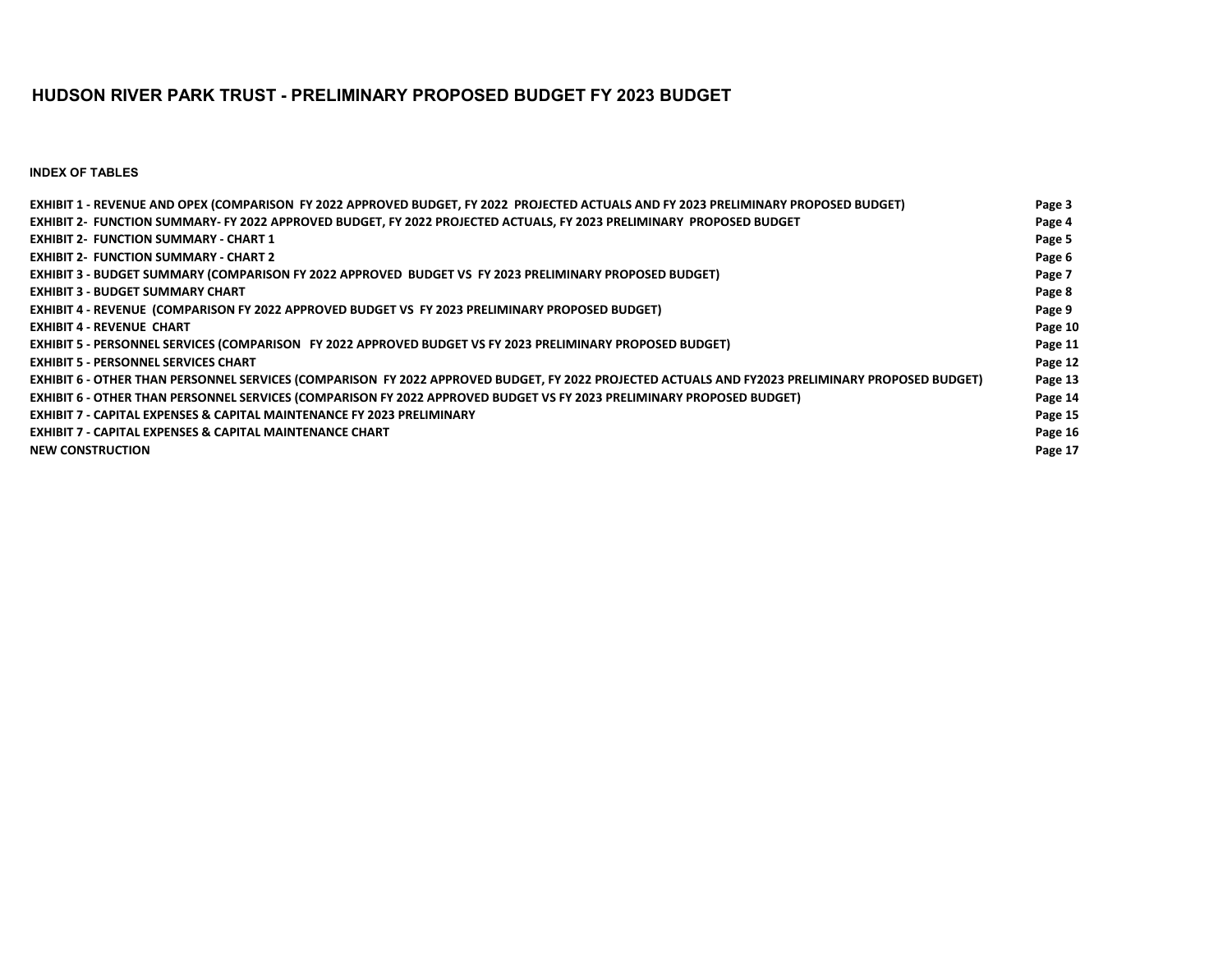**ACTUAL APPROVED PROJECTED PROPOSED FY2021 FY2022 FY2022 FY2023 EXHIBIT 1 - REVENUE AND OPEX (COMPARISON FY 2022 APPROVED BUDGET, FY 2022 PROJECTED ACTUALS AND FY 2023 PRELIMINARY PROPOSED BUDGET)** 

|                                                              | FI 404.         | FI LULL         |                 |                 |
|--------------------------------------------------------------|-----------------|-----------------|-----------------|-----------------|
| <b>REVENUE</b>                                               |                 |                 |                 |                 |
|                                                              |                 |                 |                 |                 |
| <b>LEASE &amp; OCCUPANCY PERMITS</b>                         | \$15,614,660    | \$16,385,595    | \$21,025,441    | \$19,581,075    |
|                                                              |                 |                 |                 |                 |
| PARKING, & FEE REVENUE                                       |                 |                 |                 |                 |
| <b>FEES - GEN'L</b>                                          | \$215,127       | \$350,000       | \$1,260,335     | \$1,067,000     |
| <b>FIELD FEES</b>                                            | \$133,031       | \$220,000       | \$250,000       | \$250,000       |
| PARKING INCOME (NET OF TAXES)                                | \$7,085,826     | \$7,656,750     | \$9,723,876     | \$10,924,094    |
| <b>TOTAL PARKING &amp; FEE REVENUE</b>                       | \$7,433,984     | \$8,226,750     | \$11,234,211    | \$12,241,094    |
|                                                              |                 |                 |                 |                 |
| <b>OTHER REVENUE</b>                                         |                 |                 |                 |                 |
| <b>INTEREST</b>                                              | \$3,149,822     | \$1,885,462     | \$1,885,462     | \$1,415,565     |
| <b>CONTRIBUTIONS &amp; GRANTS</b>                            | \$4,902,417     | \$1,825,071     | \$1,630,000     | \$1,364,000     |
| <b>SPONSORSHIPS</b>                                          | \$133,031       | \$200,000       | \$156,894       | \$300,000       |
| OTHER INCOME                                                 | \$350,959       | \$25,000        | \$380,000       | \$60,000        |
| <b>RESTRICTED FOR CAPITAL</b>                                | (52, 173, 347)  | ( \$508,607)    | ( \$508, 607)   | \$0             |
| <b>TOTAL OTHER REVENUE</b>                                   | \$6,362,882     | \$3,426,926     | \$3,543,749     | \$3,139,565     |
|                                                              |                 |                 |                 |                 |
| <b>TOTAL REVENUE</b>                                         | \$29,411,526    | \$28,039,271    | \$35,803,401    | \$34,961,734    |
| <b>EXPENSES</b>                                              |                 |                 |                 |                 |
|                                                              |                 |                 |                 |                 |
| PAYROLL REG-FULL                                             | \$6,966,327     | \$7,430,984     | \$6,782,876     | \$8,344,080     |
| PAYROLL - OVERTIME                                           | \$24,895        | \$68,000        | \$44,981        | \$85,500        |
| PAYROLL PART TIME & SEASONALS                                | \$294,231       | \$604,978       | \$536,191       | \$652,926       |
|                                                              |                 |                 |                 |                 |
| SUBTOTAL DIRECT PAYROLL                                      | \$7,285,453     | \$8,103,962     | \$7,364,048     | \$9,082,506     |
|                                                              |                 |                 |                 |                 |
| FRINGE-WORKERS COMP.                                         | \$123,181       | \$131,690       | \$119,666       | \$122,170       |
| FRINGE- STATE UNEMP.                                         | (52, 220)       | \$63,668        | \$57,855        | \$71,356        |
| FRINGE - RETIRE. CONTRIB.                                    | \$781,031       | \$844,306       | \$890,656       | \$774,717       |
| <b>FRINGE-FICA</b>                                           | \$484,699       | \$589,537       | \$535,711       | \$662,892       |
| <b>FRINGE- MEDICAL</b>                                       | \$1,201,246     | \$1,262,756     | \$1,147,463     | \$1,415,291     |
| <b>FRINGE - OTHER</b>                                        | \$200,936       | \$254,178       | \$230,971       | \$282,798       |
|                                                              |                 |                 |                 |                 |
|                                                              |                 |                 |                 |                 |
| <b>SUBTOTAL FRINGE BENEFITS</b>                              |                 |                 |                 |                 |
|                                                              | \$2,788,874     | \$3,146,134     | \$2,982,321     | \$3,329,224     |
| <b>TOTAL PERSONNEL SERVICES</b>                              | \$10,074,327    | \$11,250,096    | \$10,346,370    | \$12,411,731    |
|                                                              |                 |                 |                 |                 |
| OTHER THAN PERSONAL SERVICES (OTPS)                          |                 |                 |                 |                 |
| <b>INSURANCE</b>                                             | \$4,851,943     | \$6,461,727     | \$6,461,726     | \$7,614,907     |
| JANITORIAL/SANITATION                                        | \$1,542,336     | \$1,861,439     | \$1,601,528     | \$1,960,540     |
| <b>LEGAL FEE</b>                                             | \$259,453       | \$375,000       | \$351,948       | \$600,000       |
| <b>LIGHT POWER &amp; UTILITIES</b>                           | \$1,484,128     | 1,500,000       | 1,500,000       | 1,700,000       |
| PIER 40 PARKING MANAGEMENT                                   | \$1,229,510     | \$1,812,928     | \$1,424,706     | \$1,785,855     |
| <b>SECURITY</b>                                              | \$3,068,995     | \$3,788,562     | \$3,419,410     | \$3,876,580     |
| OTPS, OTHER                                                  | \$2,995,212     | \$4,682,622     | \$3,221,923     | \$5,584,565     |
| NYS & NYC REIMBURSEMENT                                      | ( \$4,864,371)  | ( \$6,391,947)  | ( \$5,934,357)  |                 |
| <b>SUBTOTAL OTPS</b>                                         | \$10,567,206    | \$14,090,331    | \$12,046,885    | \$15,788,281    |
| TOTAL OPEX (PERSONNEL AND OTPS)                              | \$20,641,534    | \$25,340,427    | \$22,393,254    | \$28,200,011    |
|                                                              |                 |                 |                 |                 |
| NOI / OPERATING SURPLUS (PRE CAPx & CAPm, NON-CASH EXPENSES) | \$8,769,992     | \$2,698,845     | \$13,410,147    | \$6,761,723     |
|                                                              |                 |                 |                 | (57, 334, 167)  |
| CAPITAL MAINTENANCE (CAPm)                                   | \$34,770,301    | \$33,556,075    | \$29,404,641    | \$29,361,785    |
| AVAILABLE GOVERNMENT AND RESTRICTED PARK FUNDS               | ( \$28,976,346) | ( \$28,570,036) | ( \$24,584,257) | ( \$20,465,620) |
| EQUIPMENT (CAPx)                                             | \$959,528       | \$1,212,500     | \$1,152,330     | \$1,025,417     |
|                                                              |                 |                 |                 |                 |
| SUBTOTAL NET CAPx AND CAPm                                   | \$6,753,483     | \$6,198,539     | \$5,972,714     | \$9,921,581     |
|                                                              |                 |                 |                 |                 |
| <b>OPERATING SURPLUS (DEFICIT) AFTER NET CAPX &amp; CAPM</b> | \$2,016,509     | ( \$3,499,694)  | \$7,437,433     | ( \$3,159,859)  |
|                                                              |                 |                 |                 |                 |
| NON-CASH, NON-OPERATING EXPENSES                             |                 |                 |                 |                 |
| OTHER POST EMPLOYMENT BENEFITS                               | \$7,922,623     | \$1,449,341     | \$7,922,623     | \$8,160,302     |
| <b>DEPRECIATION</b>                                          | \$13,314,425    | \$12,822,405    | \$12,822,405    | \$13,207,077    |
|                                                              |                 |                 |                 |                 |
| SUBTOTAL NON-CASH, NON-OPERATING EXPENSES                    | \$21,237,048    | \$14,271,747    | \$20,745,028    | \$21,367,379    |
| NOI (AFTER NON-CASH, NON-OPERATING EXPENSES)                 | (\$12,467,056)  | (\$11,572,902)  | (57, 334, 882)  | ( \$14,605,657) |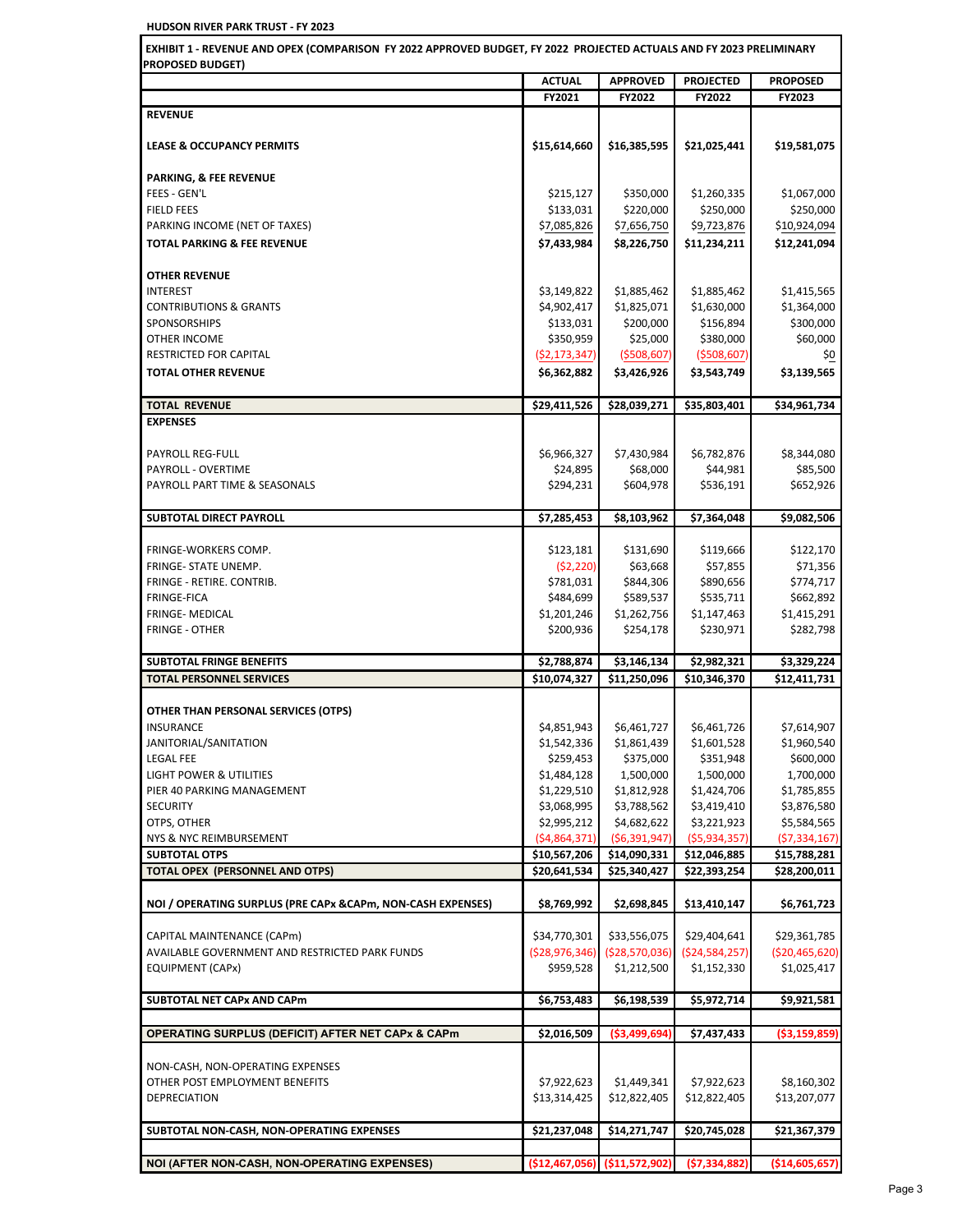| HUDSON RIVER PARK TRUST - FY 2023                                                                                    |              |                             |                             |                             |                 |                                                                                     |
|----------------------------------------------------------------------------------------------------------------------|--------------|-----------------------------|-----------------------------|-----------------------------|-----------------|-------------------------------------------------------------------------------------|
| EXHIBIT 2- FUNCTION SUMMARY- FY 2022 APPROVED BUDGET, FY 2022 PROJECTED ACTUALS, FY 2023 PRELIMINARY PROPOSED BUDGET |              |                             |                             |                             |                 |                                                                                     |
| <b>HUDSON RIVER PARK</b>                                                                                             |              | <b>ACTUAL</b>               | <b>APPROVED</b>             | <b>PROJECTED</b>            | <b>PROPOSED</b> | % CHANGE                                                                            |
| <b>FISCAL SUMMARY</b>                                                                                                | <b>Note</b>  | FY 2021                     | 2022 BUDGET                 | 2022 FY                     | 2023 BUDGET     | <b>BUDGET</b>                                                                       |
| <b>OPERATING REVENUE</b>                                                                                             | 1            | \$29,411,526                | \$28.039.271                | \$35,803,401                | \$34,961,734    | 25%                                                                                 |
|                                                                                                                      |              |                             |                             |                             |                 |                                                                                     |
| <b>DIRECT PARK OPERATIONS</b>                                                                                        |              |                             |                             |                             |                 |                                                                                     |
| <b>EDUCATION AND PARK PROGRAMS</b>                                                                                   |              | \$1,715,356                 | \$2,376,865                 | \$2,145,180                 | \$3,511,693     | 48%                                                                                 |
| <b>GROUNDS, FACILITIES &amp; CAPITAL PLANT</b>                                                                       |              | \$6,154,947                 | \$7,407,328                 | \$6,230,379                 | \$8,140,374     | 10%                                                                                 |
| <b>SECURITY</b>                                                                                                      |              | \$3,068,995                 | \$3,788,562                 | \$3,419,410                 | \$3,876,580     | 2%                                                                                  |
| <b>SANITATION</b>                                                                                                    |              | \$1,542,336                 | \$1,861,439                 | \$1,601,528                 | \$1,960,540     | 5%                                                                                  |
| <b>UTILITIES</b>                                                                                                     |              | \$1,484,128                 | \$1,500,000                 | \$1,500,000                 | \$1,700,000     | 13%                                                                                 |
| <b>INSURANCE</b>                                                                                                     |              | \$4,851,943                 | \$6,461,727                 | \$6,461,726                 | \$7,614,907     | 18%                                                                                 |
| <b>TOTAL DIRECT PARK OPERATIONS</b>                                                                                  |              | \$18,817,705                | \$23,395,920                | \$21,358,222                | \$26,804,094    | 15%                                                                                 |
|                                                                                                                      |              |                             |                             |                             |                 |                                                                                     |
| <b>PARKING OPERATIONS</b>                                                                                            |              | \$1,322,296                 | \$1,891,178                 | \$1,500,384                 | \$1,901,605     | 1%                                                                                  |
|                                                                                                                      |              |                             |                             |                             |                 |                                                                                     |
| <b>ADMIN, SUPPORT &amp; OH</b>                                                                                       |              | \$5,365,904                 | \$6,445,276                 | 5,469,005                   | \$6,828,479     | 6%                                                                                  |
| NYS & NYC REIMBURSEMENT                                                                                              |              | (\$4,864,371)               | (\$6,391,947)               | (\$5,934,357)               | (\$7,334,167)   |                                                                                     |
| <b>TOTAL OPERATING (OPEX)</b>                                                                                        | $\mathbf{2}$ | \$20,641,534                | \$25,340,427                | \$22,393,254                | \$28,200,011    | 11%                                                                                 |
|                                                                                                                      |              |                             |                             |                             |                 |                                                                                     |
| <b>OPERATING SURPLUS (DEFICIT)</b>                                                                                   |              | \$8,769,992                 | \$2,698,845                 | \$13,410,147                | \$6,761,723     | 151%                                                                                |
| CAPx AND CAPm NET REIMBURSABLE                                                                                       | 3            | \$6,753,483                 | \$6,198,539                 | \$5,972,714                 | \$9,921,581     | 60%                                                                                 |
|                                                                                                                      |              |                             |                             |                             |                 |                                                                                     |
| <b>ANNUAL SURPLUS (DEFICIT)</b>                                                                                      |              | \$2,016,509                 | ( \$3,499,694)              | \$7,437,433                 | ( \$3,159,859)  | $-10%$                                                                              |
|                                                                                                                      |              |                             |                             |                             |                 |                                                                                     |
| <b>NON OPERATING EXPENSE</b>                                                                                         | 4            | \$21,237,048                | \$14,271,747                | \$20,745,028                | \$21,367,379    | 50%                                                                                 |
|                                                                                                                      |              |                             |                             |                             |                 |                                                                                     |
| NOI (AFTER NON CASH TRANSACTIONS)                                                                                    | 5            | (\$12,467,056)              | (\$11,572,902)              | (\$7,334,881)               | (\$14,605,657)  | 26%                                                                                 |
|                                                                                                                      |              |                             |                             |                             |                 |                                                                                     |
| <b>Notes</b>                                                                                                         |              |                             |                             |                             |                 |                                                                                     |
|                                                                                                                      |              | <b>ACTUAL</b>               | <b>APPROVED</b>             | <b>PROJECTED</b>            | <b>PROPOSED</b> | <b>% CHANGE</b>                                                                     |
|                                                                                                                      |              |                             |                             |                             |                 |                                                                                     |
|                                                                                                                      |              |                             |                             |                             |                 |                                                                                     |
| 1 - Included in Operating Revenue                                                                                    |              | FY2021                      | 2022 BUDGET                 | 2022 FY                     | 2023 BUDGET     | <b>BUDGET</b>                                                                       |
|                                                                                                                      |              |                             |                             |                             | \$19,581,075    |                                                                                     |
| Lease and Occupancy Permits<br>Parking                                                                               |              | \$15,614,660<br>\$7,085,826 | \$16,385,595<br>\$7,656,750 | \$21,025,441<br>\$9,723,876 | \$10,924,094    |                                                                                     |
| Fees                                                                                                                 |              | \$348,158                   | \$570,000                   | \$1,510,335                 | \$1,317,000     |                                                                                     |
| Interest                                                                                                             |              | \$3,149,822                 | \$1,885,462                 | \$1,885,462                 | \$1,415,565     |                                                                                     |
| Contribution                                                                                                         |              | \$4,902,417                 | \$1,825,071                 | \$1,630,000                 | \$1,364,000     |                                                                                     |
| Sponsorship                                                                                                          |              | \$133,031                   | \$200,000                   | \$156,894                   | \$300,000       |                                                                                     |
| Other income                                                                                                         |              | \$350,959                   | \$25,000                    | \$380,000                   | \$60,000        |                                                                                     |
| <b>Restricted for Capital</b>                                                                                        |              | (\$2,173,347)               | (\$508,607)                 | (\$508,607)                 | \$0             |                                                                                     |
|                                                                                                                      |              |                             |                             |                             |                 |                                                                                     |
| 2 - Included in OPEX                                                                                                 |              |                             |                             |                             |                 |                                                                                     |
| Payroll                                                                                                              |              | \$7,285,453                 | \$8,103,962                 | \$7.364.048                 | \$9,082,506     |                                                                                     |
| <b>Fringe Benefits</b>                                                                                               |              | \$2,788,874                 | \$3,146,134                 | \$2,982,321                 | \$3,329,224     |                                                                                     |
| <b>Total Personnel</b>                                                                                               |              | \$10,074,327                | \$11,250,096                | \$10,346,370                | \$12,411,731    |                                                                                     |
|                                                                                                                      |              |                             | 83                          |                             | 92              |                                                                                     |
| Full Time Employees<br>Part Time Employees                                                                           |              |                             | 10                          |                             | 4               |                                                                                     |
|                                                                                                                      |              |                             |                             |                             |                 |                                                                                     |
| 3 - Included in CAPm & Equipment                                                                                     |              |                             |                             |                             |                 |                                                                                     |
| Equipment (Incl replacements)                                                                                        |              | \$959,528                   | \$1,212,500                 | \$1,152,330                 | \$1,025,417     | 20%<br>43%<br>131%<br>$-25%$<br>$-25%$<br>50%<br>140%<br>12%<br>6%<br>10%<br>$-15%$ |
| <b>Upland and Park Piers</b>                                                                                         |              | \$1,848,248                 | \$8,482,884                 | \$4,855,327                 | \$12,219,583    |                                                                                     |
| <b>Marine Structures</b>                                                                                             |              | \$407,262                   | \$3,343,025                 | \$1,727,018                 | \$3,526,282     |                                                                                     |
| Pier 40                                                                                                              |              | \$32,514,791                | \$21,730,166                | \$22,822,296                | \$13,615,920    | 44%<br>5%<br>$-37%$                                                                 |
| Available Goverment & Restricted Park Funds                                                                          |              | (\$28,976,346)              | (\$28,570,036)              | (\$24,584,257)              | (\$20,465,620)  |                                                                                     |
|                                                                                                                      |              |                             |                             |                             |                 |                                                                                     |
| 4 - Non operating cost                                                                                               |              |                             |                             |                             |                 |                                                                                     |
| <b>Other Post Employment Benefits</b>                                                                                |              | \$7,922,623                 | \$1,449,341                 | \$7,922,623                 | \$8,160,302     |                                                                                     |
| Depreciation (CAPx and CAPm)                                                                                         |              | \$13,314,425                | \$12,822,405                | \$12,822,405                | \$13,207,077    |                                                                                     |
| Total non operating cost                                                                                             |              | \$21,237,048                | \$14,271,747                | \$20,745,028                | \$21,367,379    |                                                                                     |
| 5- Annual Surplus (Deficit)                                                                                          |              |                             |                             |                             |                 |                                                                                     |
| <b>Operating Surplus (Deficit)</b>                                                                                   |              | \$8,769,992                 | \$2,698,845                 | \$13,410,147                | \$6,761,723     | 463%<br>3%<br>50%<br>151%                                                           |
| Non operating cost                                                                                                   |              | (\$21,237,048)              | (\$14,271,747)              | (\$20,745,028)              | (\$21,367,379)  | 50%                                                                                 |
|                                                                                                                      |              | (\$12,467,056)              | (\$11,572,902)              | (\$7,334,881)               | (\$14,605,657)  | 26%                                                                                 |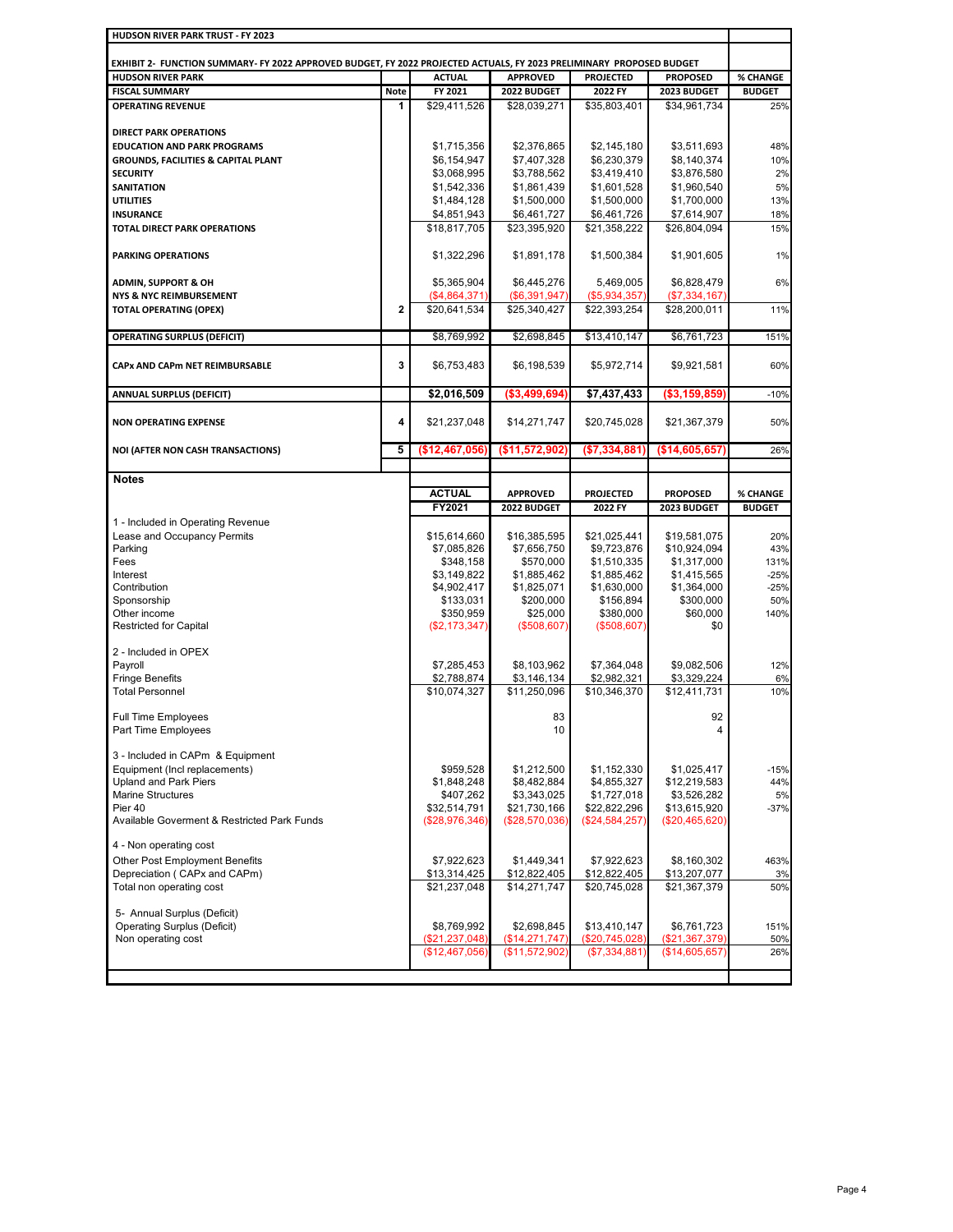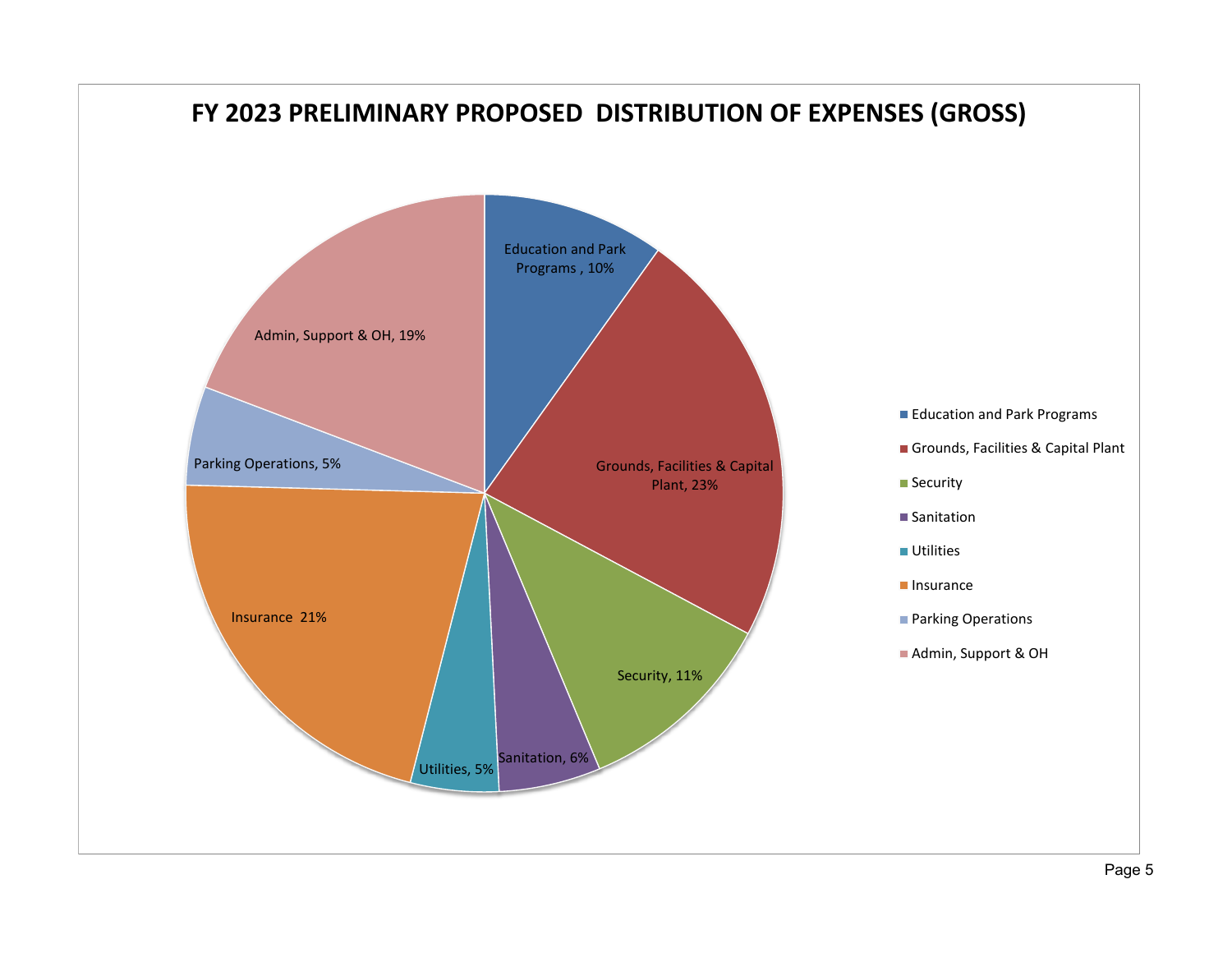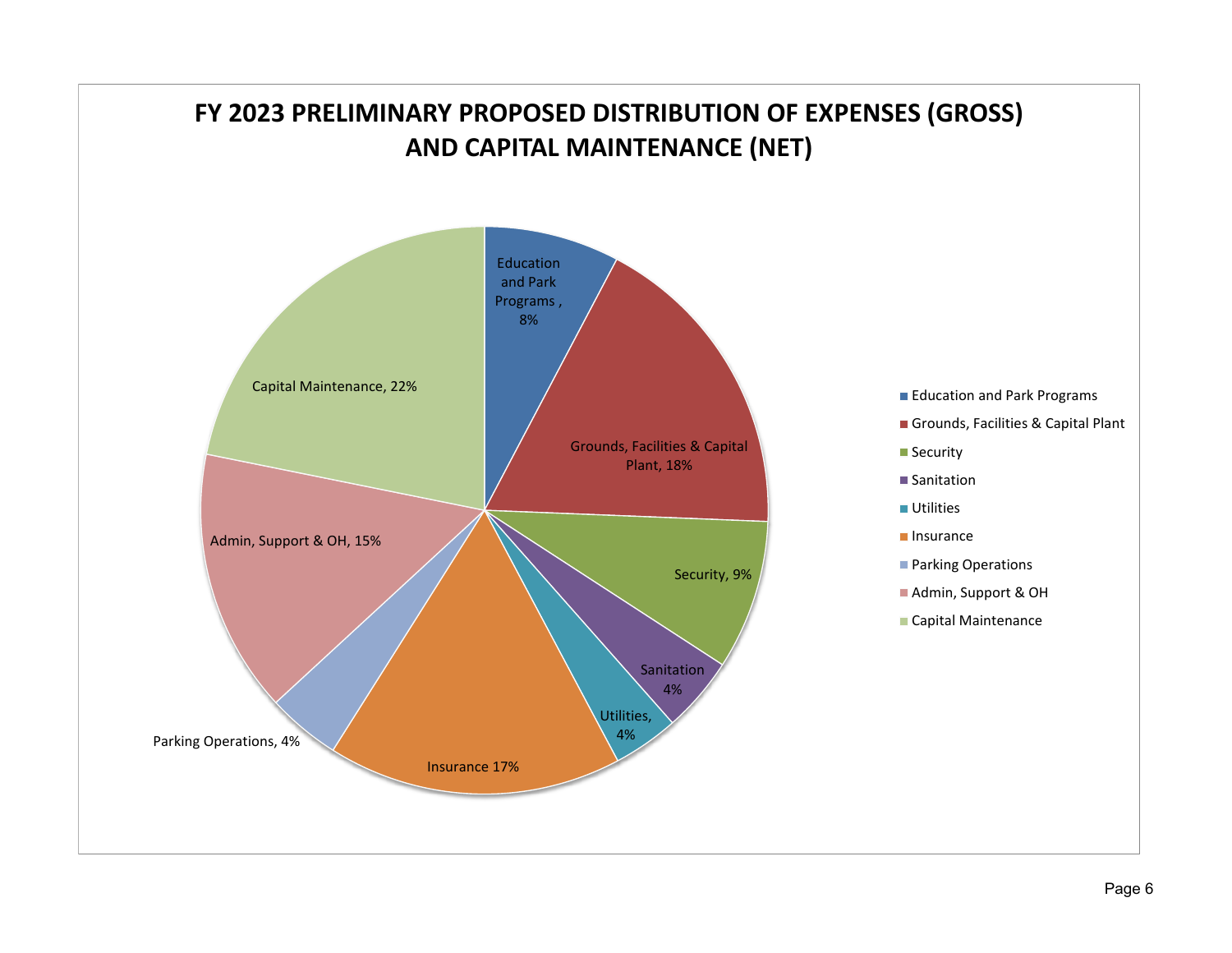**EXHIBIT 3 - BUDGET SUMMARY (COMPARISON FY 2022 APPROVED BUDGET VS FY 2023 PRELIMINARY PROPOSED BUDGET)**

|                                                    | <b>APPROVED</b> | <b>PROPOSED</b> |                | <b>PCT</b>    |
|----------------------------------------------------|-----------------|-----------------|----------------|---------------|
|                                                    | <b>BUDGET</b>   | <b>BUDGET</b>   | <b>CHANGE</b>  | <b>CHANGE</b> |
|                                                    | FY 2022         | FY 2023         |                |               |
| <b>OPERATING REVENUE (see Exhibit 4)</b>           |                 |                 |                |               |
| TOTAL LEASE, OCCUPANCY, FEES AND PARKING           | \$24,612,345    | \$31,822,169    | \$7,209,824    | 29%           |
| <b>TOTAL OTHER REVENUE</b>                         | \$3,426,926     | \$3,139,565     | (5287, 361)    | $-8%$         |
| <b>TOTAL OPERATING REVENUE</b>                     | \$28,039,271    | \$34,961,734    | \$6,922,463    | 25%           |
|                                                    |                 |                 |                |               |
| <b>PERSONNEL EXPENSES (see Exhibit 5)</b>          |                 |                 |                |               |
| <b>PAYROLL</b>                                     | \$8,103,962     | \$9,082,506     | \$978,545      | 12%           |
| <b>FRINGE BENEFITS</b>                             | \$3,146,134     | \$3,329,224     | \$183,090      | <u>6%</u>     |
| <b>TOTAL PERSONNEL</b>                             | \$11,250,096    | \$12,411,731    | \$1,161,635    | 10%           |
|                                                    |                 |                 |                |               |
| OTHER THAN PERSONAL SERVICES (see Exhibit 6) (a)   | \$14,090,331    | \$15,788,281    | \$1,697,950    | 12%           |
| <b>OPERATING INCOME (LOSS)</b>                     | \$2,698,845     | \$6,761,723     | \$4,062,878    | 151%          |
|                                                    |                 |                 |                |               |
| <b>CAPITAL EXPENSES (see Exhibit 7)</b>            |                 |                 |                |               |
| CAPITAL EXPENSES - EQUIPMENT                       | \$1,212,500     | \$1,025,417     | ( \$187,083)   | $-15%$        |
| CAPITAL MAINTENANCE - UPLAND AND PARK PIERS        | \$8,482,884     | \$12,219,583    | \$3,736,700    | 44%           |
| CAPITAL MAINTENANCE - MARINE                       | \$3,343,025     | \$3,526,282     | \$183,257      | 5%            |
| CAPITAL MAINTENANCE & IMPROVEMENTS- PIER 40        | \$21,730,166    | \$13,615,920    | ( \$8,114,247) | $-37%$        |
| AVAILABLE GOVERNMENT AND RESTRICTED PARK FUNDS     | ( \$28,570,036) | ( \$20,465,620) | \$8,104,416    | $-28%$        |
| TOTAL NET CAPITAL EXPENSES AND CAPITAL MAINTENANCE | \$6,198,539     | \$9,921,581     | \$3,723,042    | 60%           |
|                                                    |                 |                 |                |               |
| TOTAL OPEX AND NET CAPX AND CAPM                   | \$31,538,966    | \$38,121,592    | \$6,582,627    | 21%           |
| <b>OPERATING INCOME LESS CAPX AND CAPM</b>         | ( \$3,499,694)  | ( \$3,159,859)  | \$339,836      | $-10%$        |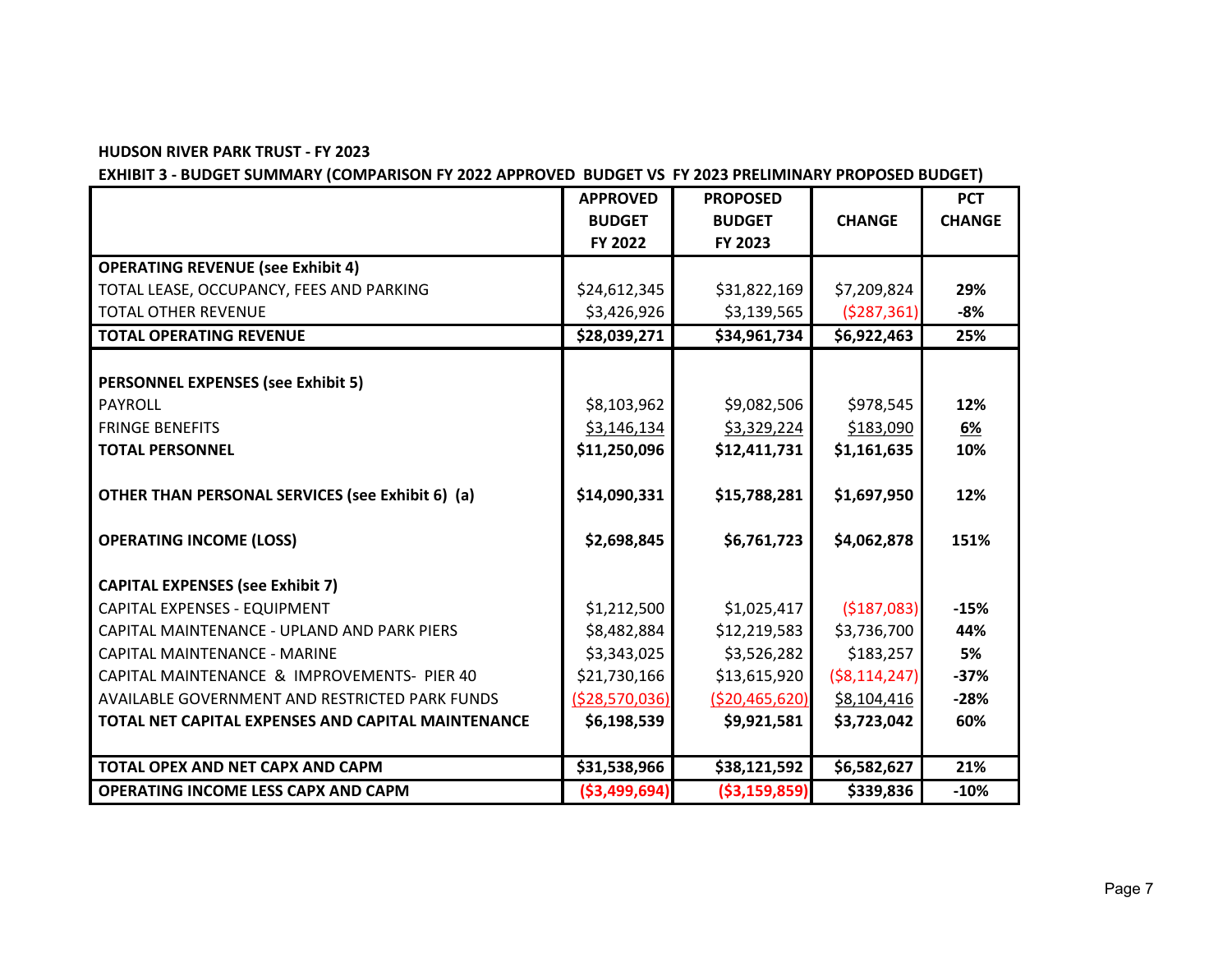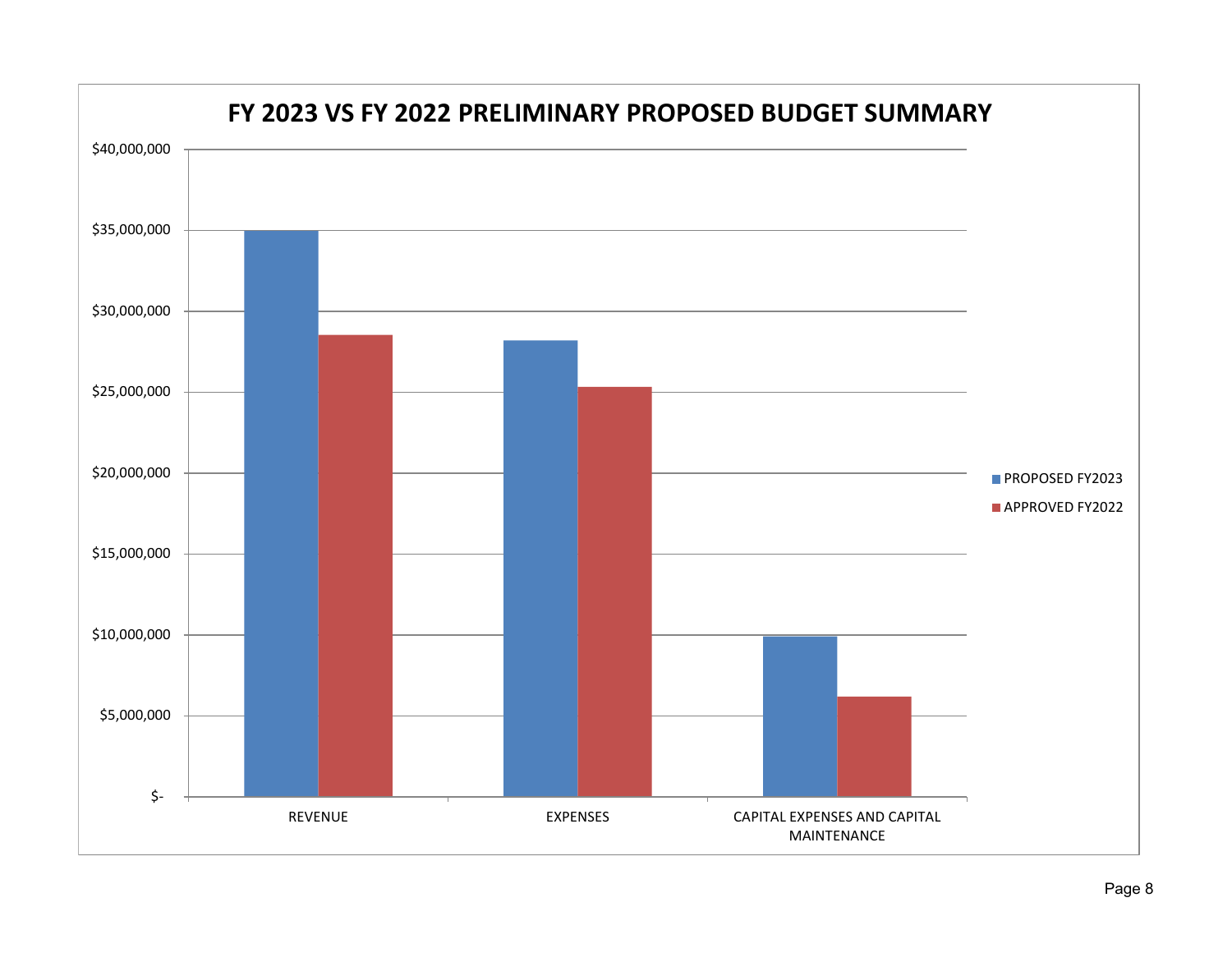### **EXHIBIT 4 - REVENUE (COMPARISON FY 2022 APPROVED BUDGET VS FY 2023 PRELIMINARY PROPOSED BUDGET)**

|                                      | <b>APPROVED</b>    | <b>PROPOSED</b> | \$            | %             |
|--------------------------------------|--------------------|-----------------|---------------|---------------|
|                                      | FY 2022            | FY 2023         | <b>CHANGE</b> | <b>CHANGE</b> |
| <b>LEASE &amp; OCCUPANCY PERMITS</b> | \$16,385,595       | \$19,581,075    | \$3,195,480   | 20%           |
|                                      |                    |                 |               |               |
| <b>PARKING, &amp; FEE REVENUE</b>    |                    |                 |               |               |
| <b>FEES - GEN'L</b>                  | \$350,000          | \$1,067,000     | \$717,000     | 205%          |
| <b>FIELD FEES</b>                    | \$220,000          | \$250,000       | \$30,000      | 14%           |
| PARKING INCOME (NET OF TAXES)        | \$7,656,750        | \$10,924,094    | \$3,267,344   | 43%           |
| <b>PARKING &amp; FEE REVENUE</b>     | \$8,226,750        | \$12,241,094    | \$4,014,344   | 49%           |
|                                      |                    |                 |               |               |
| <b>OTHER REVENUE</b>                 |                    |                 |               |               |
| <b>INTEREST</b>                      | \$1,885,462        | \$1,415,565     | (5469, 897)   | $-25%$        |
| <b>CONTRIBUTIONS</b>                 | \$1,485,071        | \$1,000,000     | (5485,071)    | $-33%$        |
| <b>SPONSORSHIPS</b>                  | \$200,000          | \$300,000       | \$100,000     | 50%           |
| <b>OTHER INCOME</b>                  | \$25,000           | \$60,000        | \$35,000      | 140%          |
| <b>GRANTS</b>                        | \$340,000          | \$364,000       | \$24,000      | <u>7%</u>     |
| TRANSFER TO RESTRICTED CAPITAL       | <u>(\$508,607)</u> | <u>\$0</u>      | \$508,607     | N/A           |
| <b>TOTAL OTHER REVENUE</b>           | \$3,426,926        | \$3,139,565     | (5287, 361)   | $-8%$         |
|                                      |                    |                 |               |               |
| <b>TOTAL REVENUE</b>                 | \$28,039,271       | \$34,961,734    | \$6,922,463   | 25%           |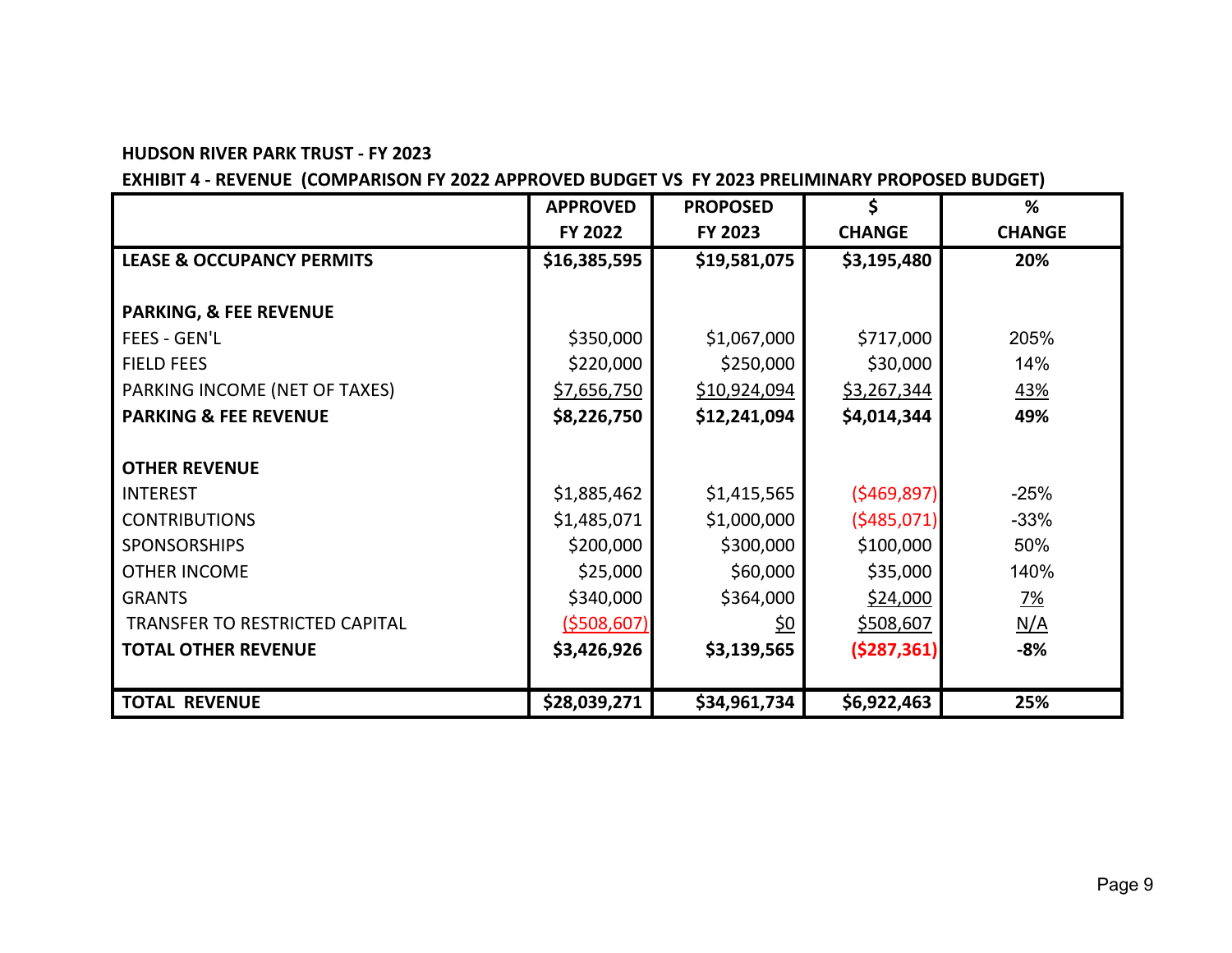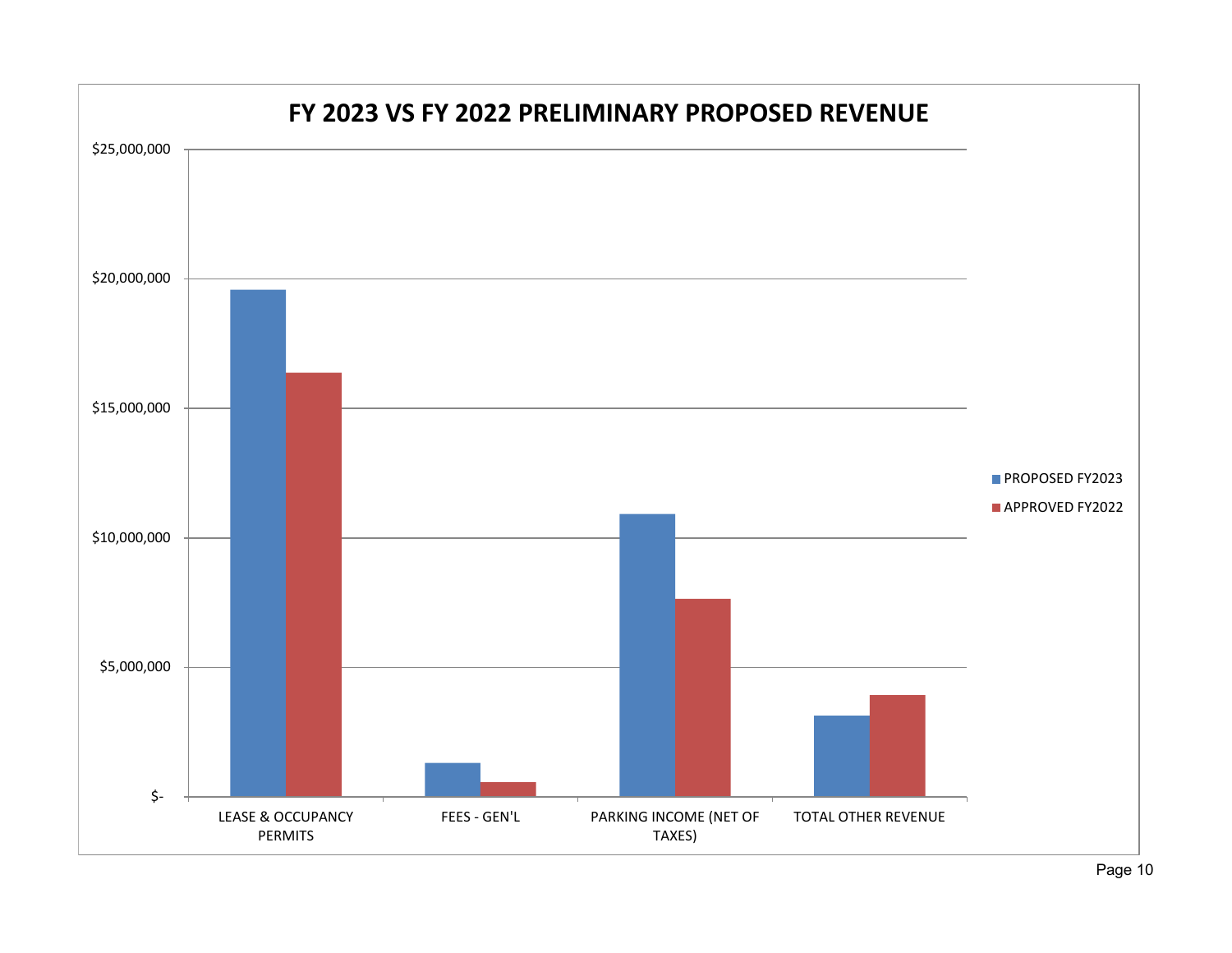## **EXHIBIT 5 - PERSONNEL SERVICES (COMPARISON FY 2022 APPROVED BUDGET VS FY 2023 PRELIMINARY PROPSOED BUDGET)**

|                                   | <b>APPROVED</b> | <b>PROPOSED</b> | \$            | <b>PCT</b>    |
|-----------------------------------|-----------------|-----------------|---------------|---------------|
|                                   | <b>FY2022</b>   | <b>FY2023</b>   | <b>CHANGE</b> | <b>CHANGE</b> |
| <b>PAYROLL REG-FULL TIME</b>      | \$7,430,984     | \$8,344,080     | \$913,097     | 12%           |
| <b>PAYROLL - OVERTIME</b>         | \$68,000        | \$85,500        | \$17,500      | 26%           |
| PAYROLL PART TIME & SEASONALS     | \$604,978       | \$652,926       | \$47,948      | 8%            |
|                                   |                 |                 |               |               |
| <b>SUBTOTAL PAYROLL</b>           | \$8,103,962     | \$9,082,506     | \$978,545     | 12%           |
|                                   |                 |                 |               |               |
| <b>TUITION REIMBURSEMENT</b>      | \$20,000        | \$20,000        | \$0           | 0%            |
| <b>FRINGE-VISION CARE</b>         | \$6,295         | \$6,065         | (\$230)       | $-4%$         |
| <b>FRINGE-DENTAL</b>              | \$54,433        | \$73,920        | \$19,487      | 36%           |
| <b>FRINGE-WORKERS COMP.</b>       | \$131,690       | \$122,170       | (\$9,519)     | $-7%$         |
| <b>FRINGE- STATE UNEMP.</b>       | \$63,668        | \$71,356        | \$7,688       | 12%           |
| <b>FRINGE- DISABILITY</b>         | \$12,923        | \$12,923        | \$0           | 0%            |
| FRINGE - RETIRE. CONTRIB.         | \$844,306       | \$774,717       | (\$69,589)    | $-8%$         |
| <b>FRINGE-FICA</b>                | \$589,537       | \$662,892       | \$73,355      | 12%           |
| <b>FRINGE-TRANSIT CHECK</b>       | \$99,600        | \$105,600       | \$6,000       | 6%            |
| <b>FRINGE- MEDICAL</b>            | \$1,262,756     | \$1,415,291     | \$152,535     | 12%           |
| <b>FRINGE - NY METRO - M TAX</b>  | \$57,927        | \$61,290        | \$3,364       | 6%            |
| <b>FRINGE - FLEXIBLE SPENDING</b> | \$3,000         | \$3,000         | \$0           | 0%            |
|                                   |                 |                 |               |               |
| <b>FRINGE BENEFITS</b>            | \$3,146,134     | \$3,329,224     | \$183,090     | 6%            |
|                                   |                 |                 |               |               |
| <b>TOTAL PERSONNEL SERVICES</b>   | \$11,250,096    | \$12,411,731    | \$1,161,635   | 10%           |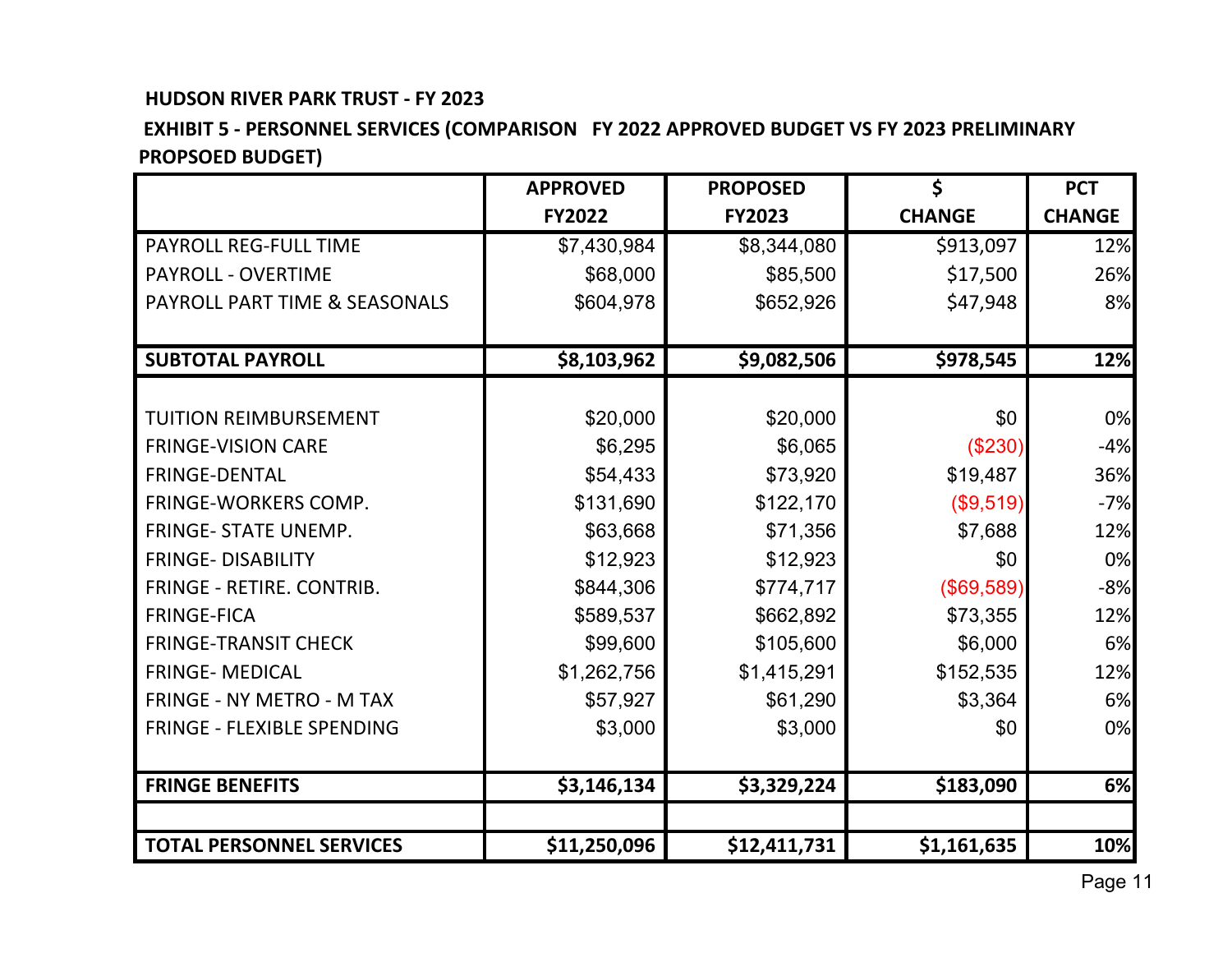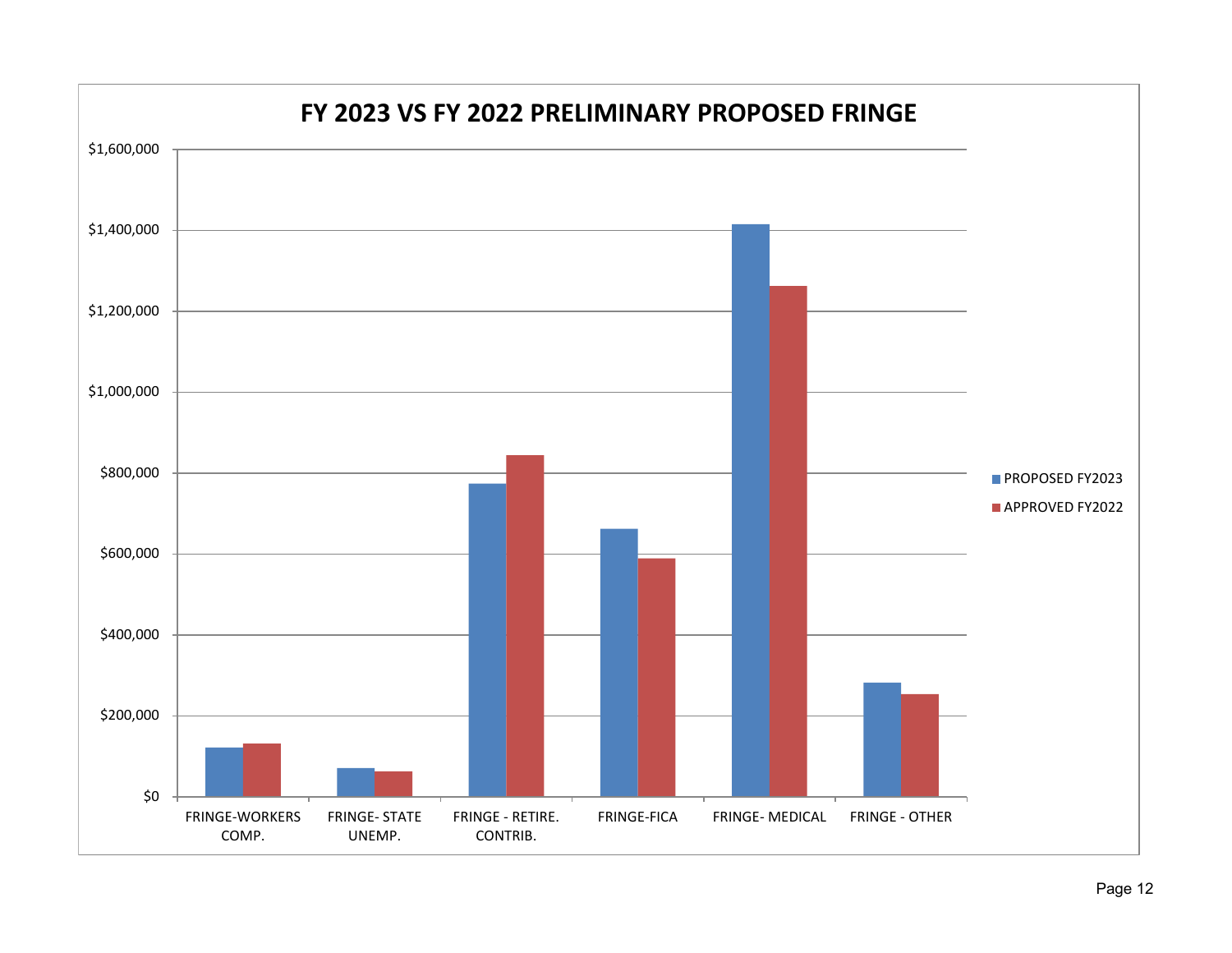**EXHIBIT 6 - OTHER THAN PERSONNEL SERVICES (COMPARISON FY 2022 APPROVED BUDGET, FY 2022 PROJECTED ACTUALS AND FY2023 PRELIMINARY PROPSOED BUDGET)**

|                               | <b>APPROVED</b>         | <b>PROJECTED</b>    | <b>PROPOSED</b>         | <b>BUDGET</b>       | <b>PCT</b>    |                                           | <b>APPROVED</b>       | <b>PROJECTED</b>      | <b>PROPOSED</b>       | <b>BUDGET</b>        | <b>PCT</b>    |
|-------------------------------|-------------------------|---------------------|-------------------------|---------------------|---------------|-------------------------------------------|-----------------------|-----------------------|-----------------------|----------------------|---------------|
| <b>BUDGET CATEGORY</b>        | FY 2022                 | FY 2022             | FY 2023                 | <b>CHANGE</b>       | <b>CHANGE</b> | <b>BUDGET CATEGORY</b>                    | FY 2022               | FY 2022               | FY 2023               | <b>CHANGE</b>        | <b>CHANGE</b> |
| PROMOTION & PUBLIC RELATION   | \$90,650                | \$118,864           | \$229,500               | \$138,850           | 153%          | <b>PAYROLL FEES</b>                       | \$37,500              | \$37,500              | \$37,500              | \$0                  | 0%            |
| <b>AUDITING FEE</b>           | \$150,000               | \$140,000           | \$190,000               | \$40,000            |               | 27% PHOTOGRAPHER                          | \$500                 | \$250                 | \$500                 | \$0                  | 0%            |
| AUTO MTNCE. & GASOLINE        | \$62,750                | \$70,500            | \$93,550                | \$30,800            |               | 49% PLANT MATERIALS                       | \$75,000              | \$76,573              | \$55,000              | ( \$20,000]          | $-27%$        |
| <b>AUTO SERVICE</b>           | \$25,000                | \$30,542            | \$35,000                | \$10,000            |               | N/A POSTAGE                               | \$7,500               | \$3,000               | \$15,000              | \$7,500              | 100%          |
| <b>FUEL</b>                   | \$35,000                | \$38,503            | \$40,000                | \$5,000             |               | N/A PRINTING & REPRODUCTION               | \$104,176             | \$84,772              | \$113,336             | \$9,160              | 9%            |
| <b>BANK FEES</b>              | \$25,000                | \$25,000            | \$25,000                | \$0                 |               | 0% REPAIRS & MTNCE - BLDG                 | \$105,000             | \$78,641              | \$105,000             | \$0                  | 0%            |
| <b>BUSINESS MEALS</b>         | \$200                   | \$453               | \$1,200                 | \$1,000             |               | 500% REPAIRS & MTNCE - MARINE             | \$15,000              | \$18,350              | \$25,000              | \$10,000             | 67%           |
| <b>COMPUTER CONSULTANT</b>    | \$150,000               | \$65,000            | \$75,000                | (\$75,000)          |               | -50% REPAIRS & MTNCE-EQUIPT               | \$76,800              | \$76,800              | \$76,240              | ( \$560)             | $-1%$         |
| <b>COMPUTER HARDWARE</b>      | \$35,000                | \$40,000            | \$35,000                | \$0                 | 0% I          | <b>REPAIRS &amp; MTNCE- OFFICE</b>        | \$0                   | \$0                   | SO.                   | \$0                  | N/A           |
| <b>COMPUTER SOFTWARE</b>      | \$382,210               | \$284,210           | \$492,771               | \$110,561           |               | 29% REPAIRS & MTNCE-OTHER                 | \$82,530              | \$87,500              | \$75,000              | (57,530)             | $-9%$         |
| <b>EDUCATIONALTRAINING</b>    | \$53,838                | \$39,470            | \$53,294                | (5544)              |               | -1% REPAIR & MAINT REC FACILITIES         | \$0                   | \$0                   | \$0                   | \$0                  | N/A           |
| <b>EMPLOYEE RECRUITMENT</b>   | \$12,000                | \$27,000            | \$12,000                | \$0                 | 0% l          | SECURITY EQUIPMENT                        | \$18,110              | \$12,340              | \$44,973              | \$26,863             | N/A           |
| <b>FEES &amp;MEMBERSHIP</b>   | \$15,809                | \$5,456             | \$14,100                | (51,709)            |               | -11% SEMINARS & CONFERENCES               | \$12,600              | \$4,260               | \$12,050              | (5550)               | $-4%$         |
| <b>GENERAL CONSULTANT</b>     | \$849,158               | \$406,958           | \$1,231,000             | \$381,842           |               | 45% SIGNS & BANNERS                       | \$77,000              | \$76,510              | \$140,000             | \$63,000             | 82%           |
| <b>INTERNET</b>               | \$83,045                | \$83,045            | \$180,680               | \$97,635            |               | 118% SUBSCRIPTION                         | \$30,459              | \$41,184              | \$42,064              | \$11,605             | 38%           |
| <b>INVESTMENT FEES</b>        | \$125,000               | \$125,000           | \$125,000               | \$0                 |               | N/A SUPPLIES                              | \$200,750             | \$160,197             | \$221,025             | \$20,275             | 10%           |
| LANDSCAPING                   | \$40,000                | \$39,590            | \$40,000                | \$0                 | 0%            | TELEPHONE EQUIP/ACCESSORIES               | \$15,000              | \$10,000              | \$15,000              | \$0                  | 0%            |
| <b>LEASE EQUIPMENT/RENTAL</b> |                         |                     |                         |                     |               | -34% TELEPHONE& ELECTRONIC COMMUNICATIONS |                       |                       |                       |                      |               |
| <b>TRAVEL</b>                 | \$88,200<br>\$7,450     | \$45,647<br>\$1,190 | \$58,333<br>\$7,750     | (529, 867)<br>\$300 | 4%            | <b>TOOLS</b>                              | \$172,529<br>\$17,000 | \$172,369<br>\$14,809 | \$201,824<br>\$27,350 | \$29,295<br>\$10,350 | 17%<br>61%    |
| <b>MEETING EXPENSES</b>       | \$25,800                | \$9,650             |                         |                     | $-17%$        | <b>TOOLS REPAIR</b>                       | \$1,500               |                       |                       | \$0                  | N/A           |
| <b>MISC EXPENSE</b>           |                         |                     | \$21,300                | (54,500)            | 0%            | <b>TRAFIC CONTROL EQUIPMENT</b>           | \$3,600               | \$1,500               | \$1,500<br>\$4,000    | \$400                | N/A           |
| <b>MOVIES</b>                 | \$10,000<br>\$0         | \$1,500<br>SO.      | \$10,000<br>\$0         | \$0<br>\$0          |               | #DIV/0! UNIFORM                           | \$61,685              | \$3,556<br>\$57,209   | \$62,035              | \$350                | 1%            |
| OFFICE SUPPLY                 | \$45,000                | \$35,000            | \$45,000                | \$0                 | 0%            | <b>VOLUNTEER EXPENSE</b>                  | \$2,600               | \$943                 | \$3,000               | \$400                | N/A           |
| <b>OTHER EXPENSES</b>         |                         | \$1,898             | \$6,800                 | \$3,400             | 100%          |                                           |                       |                       |                       |                      |               |
| OTHER OUTSIDE SERVICES        | \$3,400                 | \$563,711           |                         | \$33,918            | 3%            |                                           |                       |                       |                       |                      |               |
| <b>OVERNIGHT MAIL</b>         | \$1,230,674<br>\$20,600 | \$5,474             | \$1,264,592<br>\$20,300 | ( \$300)            | $-1%$         |                                           |                       |                       |                       |                      |               |
|                               |                         |                     |                         |                     |               | <b>TOTAL OTPS</b>                         | \$4,682,622           | \$3,221,923           | \$5,584,565           | \$901,943            | 19%           |
|                               |                         |                     |                         |                     |               |                                           |                       |                       |                       |                      |               |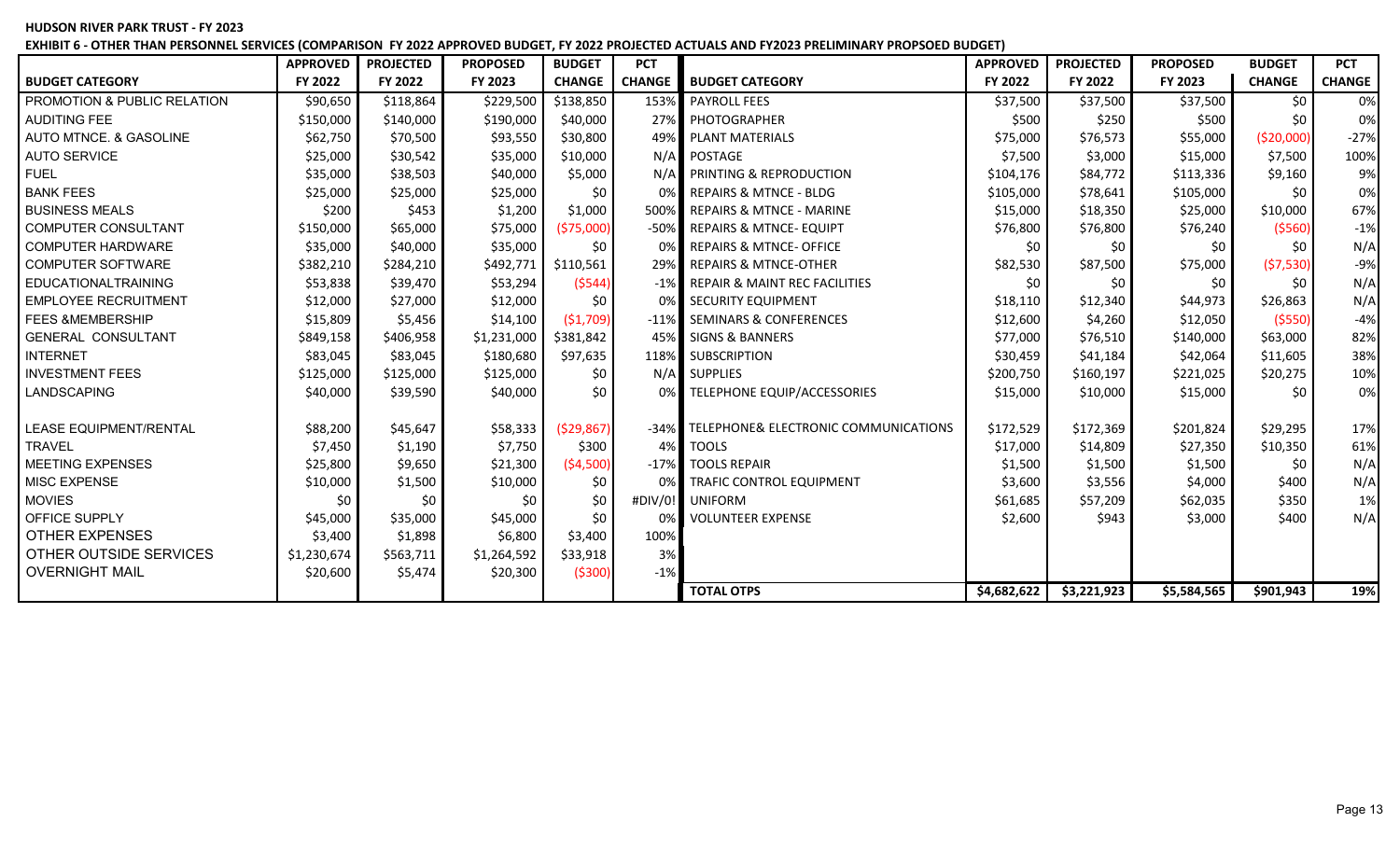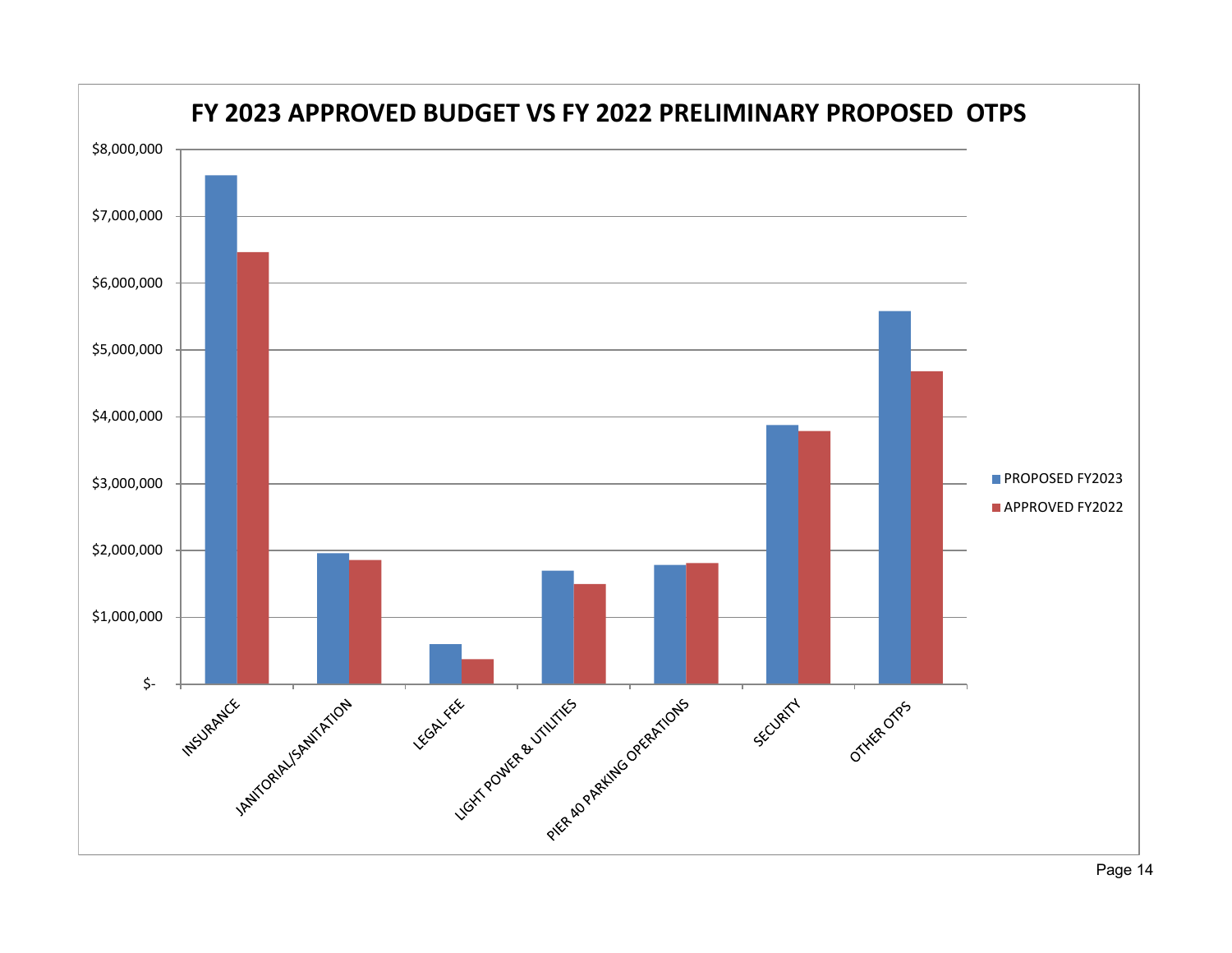#### **HUDSON RIVER PARK TRUST -FY 2023 EXHIBIT 7 - CAPITAL EXPENSES & CAPITAL MAINTENANCE FY 2023 PRELIMINARY PROPOSED BUDGET**

| <b>Capital Equipment &amp; Other</b>               |              | <b>Capital Maintenance Marine</b>                |              |
|----------------------------------------------------|--------------|--------------------------------------------------|--------------|
| IT Hardware & Software                             | \$317,100    | Repairs                                          | \$2,976,282  |
| <b>Security Cameras &amp; Access</b>               | \$542,123    | Inspections                                      | \$550,000    |
| Vehicles & Equipment Other                         | \$166,194    |                                                  |              |
| <b>Subtotal</b>                                    | \$1,025,417  | <b>Subtotal</b>                                  | \$3,526,282  |
| <b>Capital Maintenance - Upland Park and Piers</b> |              | <b>Capital Maintenance Pier 40</b>               |              |
| <b>Park Reconstruction</b>                         | \$9,469,855  | Pile Repair                                      | \$2,599,758  |
| Lighting & Electric                                | \$190,293    | Roof Repair                                      | \$8,988,166  |
| Paving                                             | \$675,000    | <b>Building Other</b>                            | \$2,027,996  |
| Grounds, Other                                     | \$1,884,435  |                                                  |              |
| Subtotal                                           | \$12,219,583 | Subtotal                                         | \$13,615,920 |
|                                                    |              |                                                  |              |
|                                                    |              |                                                  |              |
|                                                    |              | <b>Total Capital Maintenance &amp; Equipment</b> | \$30,387,202 |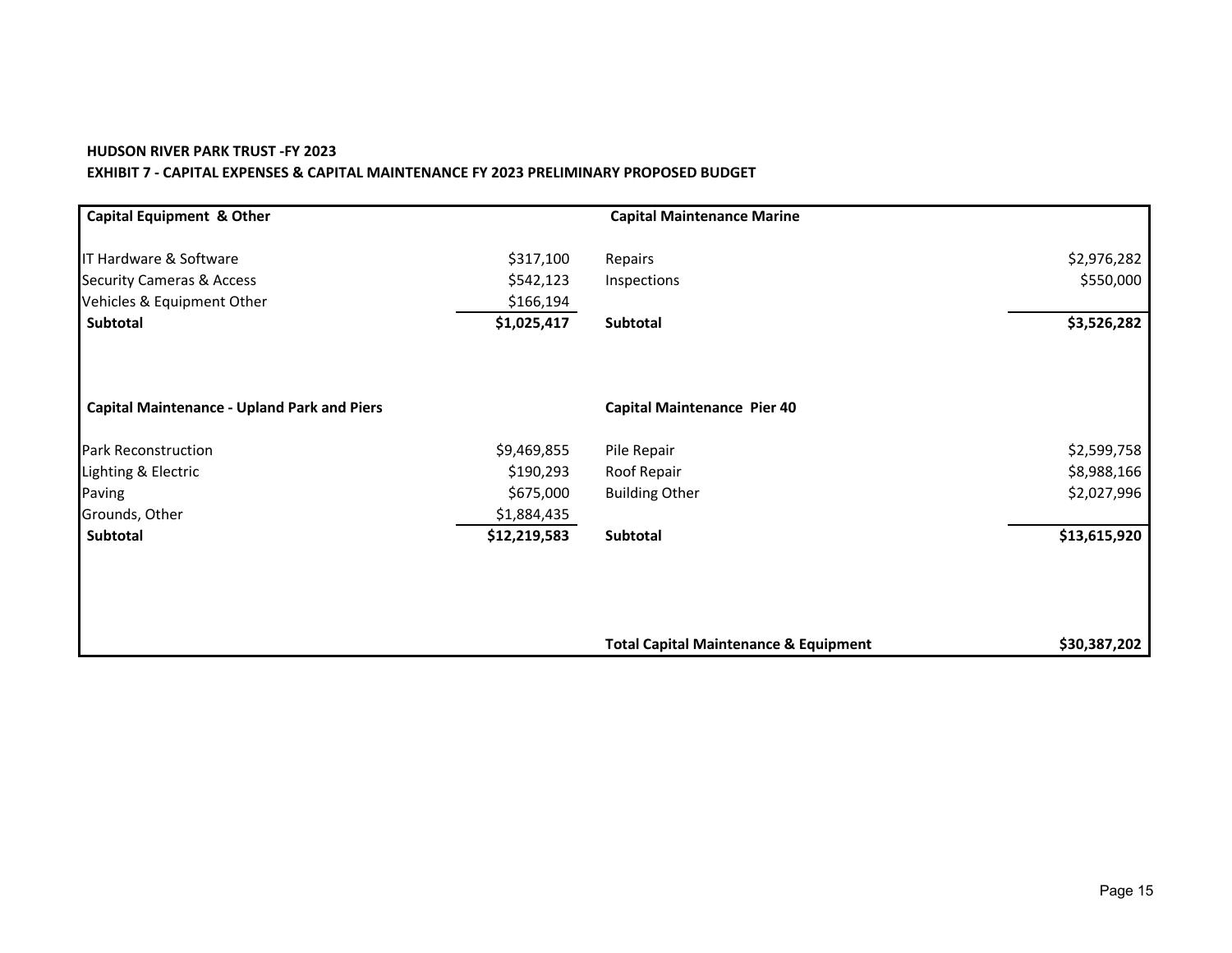